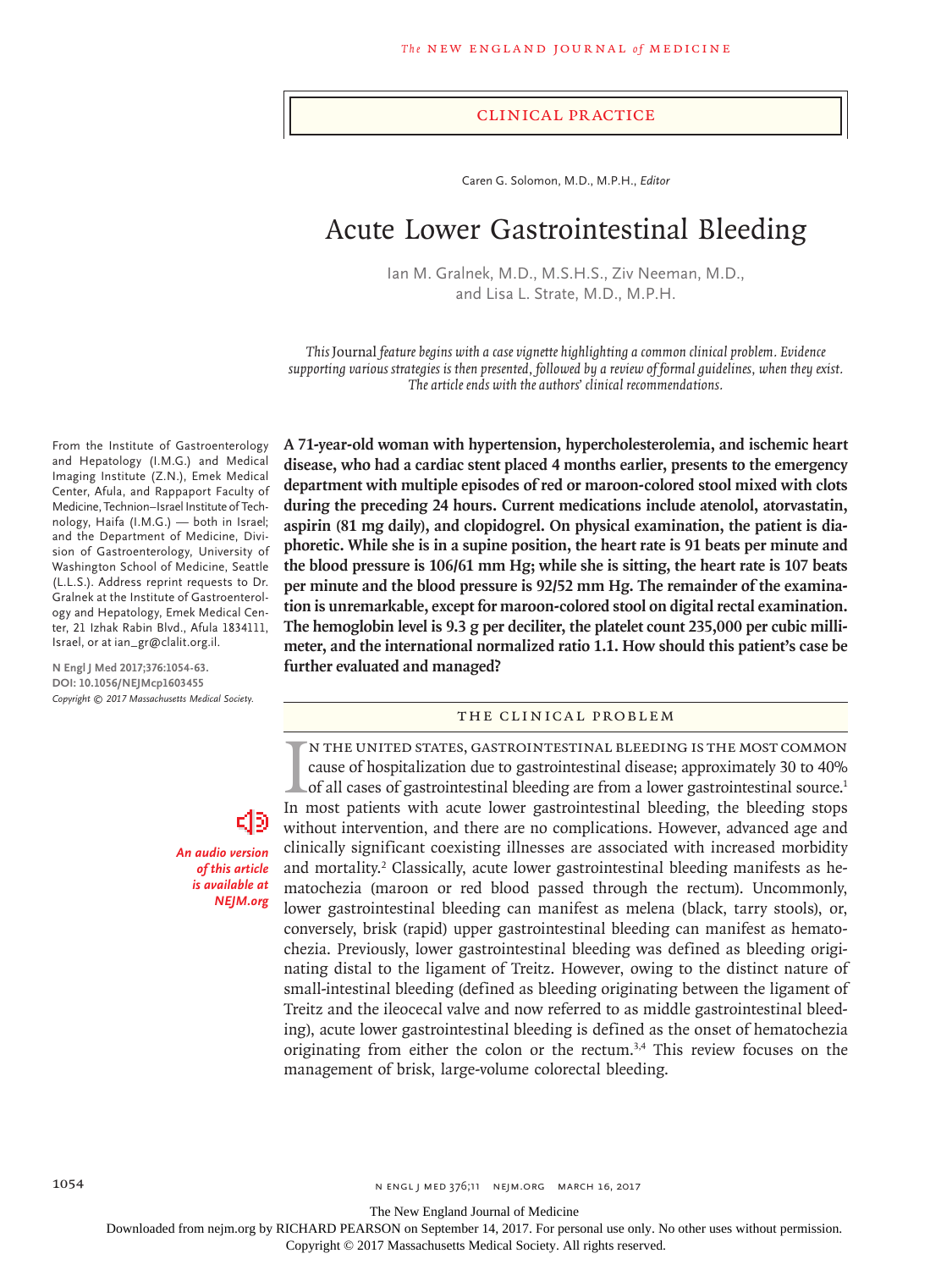#### **Key Clinical Points**

#### **Acute Lower Gastrointestinal Bleeding**

- Colonoscopy should be the initial procedure for most patients presenting with acute lower gastrointestinal bleeding. It should generally be performed within 24 hours after presentation, after hemodynamic resuscitation and colon cleansing.
- Hematochezia in the context of hemodynamic instability may represent an upper gastrointestinal bleeding event; therefore, upper endoscopy should be considered.
- Findings of active bleeding, a nonbleeding visible vessel, or adherent clot should be treated when identified during colonoscopy.
- In patients with persistent bleeding or hemodynamic instability despite resuscitation efforts, radiographic evaluation and angiographic treatment should be considered.
- Low-dose aspirin for primary prevention of cardiovascular events should be stopped in patients with lower gastrointestinal bleeding and should generally not be resumed. Low-dose aspirin for secondary cardiovascular prophylaxis should be continued without interruption.
- In patients receiving dual antiplatelet therapy, aspirin should be continued without interruption; except in patients at high cardiovascular risk, the nonaspirin antiplatelet agent should be withheld for 1 to 7 days.

#### Strategies and Evidence

#### **Initial Patient Assessment**

A directed history taking, physical examination, and laboratory evaluation should be performed at the time of patient presentation. Patient assessment and hemodynamic resuscitation should be performed simultaneously.3,4 Patients should be asked about the color, amount, frequency, and duration of bleeding and about any symptoms that may suggest a specific source of lower gastrointestinal bleeding. For example, abdominal pain with diarrhea may suggest inflammatory, ischemic, or infectious-type colitis, whereas altered bowel habits, iron-deficiency anemia, or unexplained weight loss may suggest colorectal cancer. Patients should also be questioned about any upper gastrointestinal symptoms, previous events of gastrointestinal bleeding, abdominal or vascular surgeries, peptic ulcer disease, inflammatory bowel disease, or abdominal–pelvic radiation therapy. Coexisting cardiopulmonary, renal, or hepatic conditions also require attention, because they are associated with an increased risk of poor outcome and may influence management.5 Medications that could affect bleeding risk, such as nonsteroidal antiinflammatory drugs, antiplatelet agents, and anticoagulants, should be noted. Important components of the physical examination include vital signs (including postural changes), a cardiopulmonary examination,

and abdominal and digital rectal examinations. Anoscopy can be useful in patients with suspected hemorrhoidal bleeding (≤20% of cases of acute lower gastrointestinal bleeding). However, if stigmata of recent hemorrhage are not clearly identified, endoscopic workup should be pursued. A complete blood count, coagulation studies, and blood typing and screening are recommended as initial laboratory tests. Levels of serum creatinine and blood urea nitrogen may also be helpful; an elevated ratio of blood urea nitrogen to creatinine (>30:1) suggests an upper gastrointestinal source of bleeding.<sup>6</sup>

Risk factors for adverse outcomes (recurrent bleeding, need for intervention, or death) in patients presenting with presumed acute lower gastrointestinal bleeding include hypotension, tachycardia, ongoing hematochezia, an age of more than 60 years, a creatinine level of more than 1.7 mg per deciliter, and unstable or clinically significant coexisting conditions.<sup>7</sup> In general, the likelihood of an adverse outcome increases with the number of risk factors present.5,7 However, risk-factor models based on these predictors are less well studied than models for upper gastrointestinal bleeding, were not developed to identify patients appropriate for outpatient management, and show only a limited ability to predict which patients will have poor outcomes and which will not have poor outcomes (area under the receiver-operating-characteristic curve,

The New England Journal of Medicine

Downloaded from nejm.org by RICHARD PEARSON on September 14, 2017. For personal use only. No other uses without permission.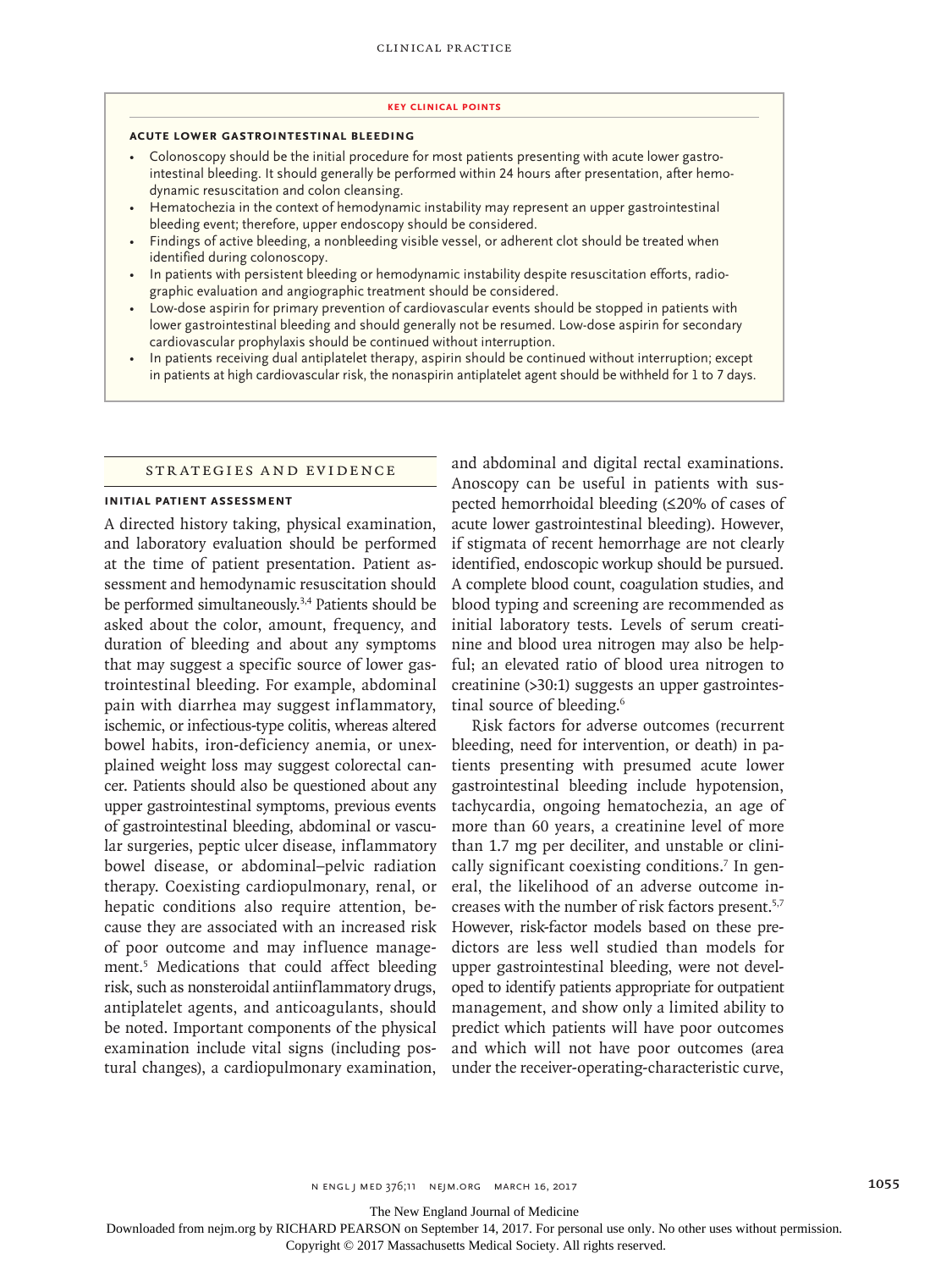0.72 to 0.79). $57-12$  (For more on risk-factor models, see Table S1 in the Supplementary Appendix, available with the full text of this article at NEJM.org.)

## **Initial Management**

Intravenous fluid resuscitation with crystalloids should be started on presentation.3,4,13 A recent guideline for the management of acute lower gastrointestinal bleeding recommends a bloodtransfusion approach that minimizes the administration of blood — similar to guideline recommendations for upper gastrointestinal bleeding.<sup>4,14</sup> Although randomized trials of transfusion thresholds have not included patients with lower gastrointestinal bleeding, these recommendations for the management of acute lower gastrointestinal bleeding are based on a large, randomized trial and a meta-analysis involving patients with acute upper gastrointestinal bleeding that showed both a decreased risk of rebleeding and a mortality benefit.<sup>15,16</sup> The guidelines recommend transfusion of packed red cells to maintain a hemoglobin level of more than 7 g per deciliter in most patients, with consideration of a transfusion threshold of 9 g per deciliter in patients with clinically significant coexisting illness (especially ischemic cardiovascular disease) or in the context of delayed therapeutic intervention.

# **Initial Diagnostic Evaluation**

# *Endoscopy*

Colonoscopy is the initial procedure for nearly all patients presenting with acute lower gastrointestinal bleeding because it serves diagnostic and potentially therapeutic purposes.3,4 Causes of acute lower gastrointestinal bleeding in adults are listed in Table 1. However, hematochezia in the context of hemodynamic instability (tachycardia and hypotension) may represent a brisk upper gastrointestinal bleeding event; therefore, upper endoscopy must also be considered in such patients and can be performed immediately before colonoscopy.3,4 Colonoscopy should generally be performed within 24 hours after patient presentation, after hemodynamic resuscitation and adequate colon cleansing.4 Observational studies have shown a higher frequency of definitive diagnoses and a shorter length of stay among patients with lower gastrointestinal

bleeding undergoing early colonoscopy (within 12 to 24 hours after presentation) than among those undergoing colonoscopy at a later time, $18-20$ although two small, randomized trials comparing early with later colonoscopy did not show significant differences in length of stay or in rates of rebleeding or surgery.<sup>21,22</sup> Adequate preparation of the colon is important for endoscopic visualization, diagnosis, and treatment; preparation includes at least 4 liters of a polyethylene glycol solution or the equivalent, administered over a period of approximately 4 hours.<sup>3,4</sup> Colonoscopy or sigmoidoscopy without preparation should generally be avoided but can be considered in selected cases (e.g., suspected bleeding from the distal left colon), with careful cleaning and inspection of the colon during the procedure.4,23 In patients with ongoing bleeding who cannot consume the preparation solution, the short-term placement of a nasogastric tube can be considered as long as the risk of aspiration is low. Patients should be without solid food for at least 8 hours before colonoscopy; clear fluids, including the colonoscopy preparation, are permitted up to 2 hours before colonoscopy.

| Table 1. Causes of Acute Lower Gastrointestinal Bleeding<br>in Adults.* |                            |  |
|-------------------------------------------------------------------------|----------------------------|--|
| Cause                                                                   | <b>Percentage of Cases</b> |  |
| <b>Diverticulosis</b>                                                   | $30 - 65$                  |  |
| Ischemic colitis                                                        | $5 - 20$                   |  |
| Hemorrhoids                                                             | $5 - 20$                   |  |
| Colorectal polyps or neoplasms                                          | $2 - 15$                   |  |
| Angioectasias                                                           | $5 - 10$                   |  |
| Postpolypectomy bleeding                                                | $2 - 7$                    |  |
| Inflammatory bowel disease                                              | $3 - 5$                    |  |
| Infectious colitis                                                      | $2 - 5$                    |  |
| Stercoral ulceration                                                    | $0 - 5$                    |  |
| Colorectal varices                                                      | $0 - 3$                    |  |
| Radiation proctopathy                                                   | $0 - 2$                    |  |
| NSAID-induced colopathy                                                 | $0 - 2$                    |  |
| Dieulafoy's lesion                                                      | Rare                       |  |

\* NSAID denotes nonsteroidal antiinflammatory drug. Adapted from Strate and Naumann.<sup>17</sup>

The New England Journal of Medicine

Downloaded from nejm.org by RICHARD PEARSON on September 14, 2017. For personal use only. No other uses without permission.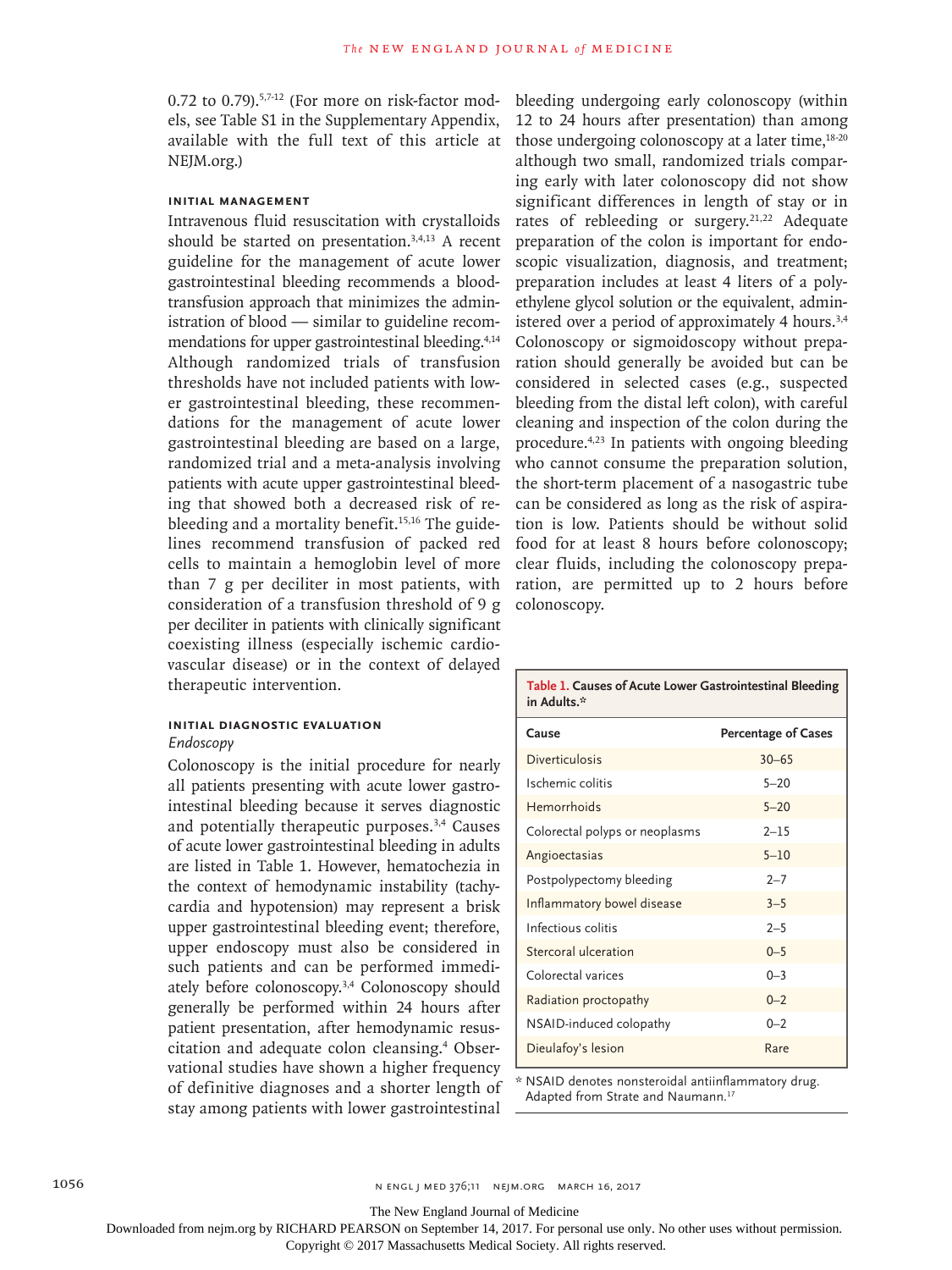## *Radiographic Imaging*

Noninvasive diagnostic imaging methods (e.g., multidetector computed tomographic [CT] angiography and radionuclide technetium-99m–labeled red-cell scintigraphy) may be performed before colonoscopy in patients with ongoing brisk bleeding and hemodynamic instability despite resuscitation efforts or in patients in whom colonoscopy was nondiagnostic or endoscopic hemostasis unsuccessful.<sup>4,24</sup> Although technetium-99m–labeled red-cell scintigraphy can detect bleeding rates as low as 0.1 ml per minute, its usefulness in acute lower gastrointestinal bleeding is debated. A retrospective study suggested that performance of scintigraphy before angiography was associated with a higher diagnostic yield of angiography than angiography without scintigraphy and may allow more selective contrast injection.25 Other studies, however, have not confirmed these findings and have suggested greater usefulness of multidetector CT angiography.26 Multidetector CT angiography has a bleeding detection rate threshold (0.3 ml per minute) similar to that of scintigraphy, is highly accurate at localizing the site of bleeding (nearly 100%), and can be used immediately before angiography to guide selective or superselective contrast injection and therapy during angiography.24,27 Its primary drawback is the need for intravenous contrast material, with an associated risk of nephrotoxic effects, primarily in patients with preexisting renal insufficiency.<sup>24,27</sup> If scintigraphy or multidetector CT angiography is positive for bleeding, angiography should be performed as soon as possible to determine the precise location of bleeding and then deliver angiographic therapy, because active lower gastrointestinal bleeding is intermittent in nature (Fig.  $1$ ).<sup>24</sup>

## **Therapies**

#### *Endoscopic Therapy*

Endoscopic hemostasis methods for acute lower gastrointestinal bleeding include injection (usually diluted epinephrine), contact and noncontact thermal devices (bipolar electrocoagulation, heater probe, and argon plasma coagulation), and mechanical therapies (endoscopic clips and band ligation).3,4 Diluted epinephrine injection (1:10,000 to 1:20,000 dilution) facilitates primary hemostasis of active bleeding but should be used in combination with a second method (e.g., mechanical or contact thermal therapy) to achieve definitive hemostasis.3,4 Randomized trials are lacking to assess the effects of endoscopic hemostasis for acute lower gastrointestinal bleeding. The choice of hemostasis method is generally guided by the cause and location of bleeding, the ability to access the site, and operator experience.

Diverticulosis, angioectasias, and postpolypectomy bleeding are the sources of lower gastrointestinal bleeding that are most likely to benefit from endoscopic hemostasis.<sup>3,4</sup> Evidence of the efficacy and safety of endoscopic hemostasis in lower gastrointestinal bleeding is derived largely from observational studies and case series of diverticular hemorrhage.17-19,28 A comprehensive review showed successful endoscopic hemostasis in 92% of patients, early rebleeding in 8%, and late rebleeding in 12%.<sup>17</sup> Adverse events (including perforation, worsened bleeding, and congestive heart failure) occurred in 0.3 to 1.3% of patients.17 Guidelines recommend that diverticular bleeding be treated endoscopically if stigmata of recent hemorrhage are present (e.g., active bleeding, nonbleeding visible vessel, or adherent clot) at colonoscopy (Fig. 2A).<sup>3,4</sup> Mechanical therapy, with the use of endoscopic clips, is preferred for diverticular bleeding because clips reduce the theoretical risk of transmural colonic injury associated with contact thermal therapy (Fig. 2B). Technological improvements allowing full rotation have made clips easier to use.<sup>28</sup>

Colonic angioectasias, including radiation proctopathy, are common in the elderly, and although they usually manifest as mild overt rectal bleeding, they can manifest as severe hematochezia, especially in patients who are taking antithrombotic agents.29 Argon plasma coagulation therapy is considered the treatment of choice for these lesions on the basis of ease of use, safety profile, and observations of increased hemoglobin levels and reduced blood-transfusion requirements associated with its use.<sup>3,4,30</sup>

Endoscopic approaches to treating postpolypectomy bleeding include mechanical devices (clipping or band ligation) and contact thermal coagulation with or without dilute epinephrine injection.<sup>3,4</sup> The use of clips may be preferred in order to limit tissue injury.4 After endoscopic treatment, a tattoo or clip (if not already used for hemostasis) can be placed adjacent to any culprit lesion to assist in relocalization should rebleeding occur.4

n engl j med 376;11 nejm.org March 16, 2017 1057

The New England Journal of Medicine

Downloaded from nejm.org by RICHARD PEARSON on September 14, 2017. For personal use only. No other uses without permission.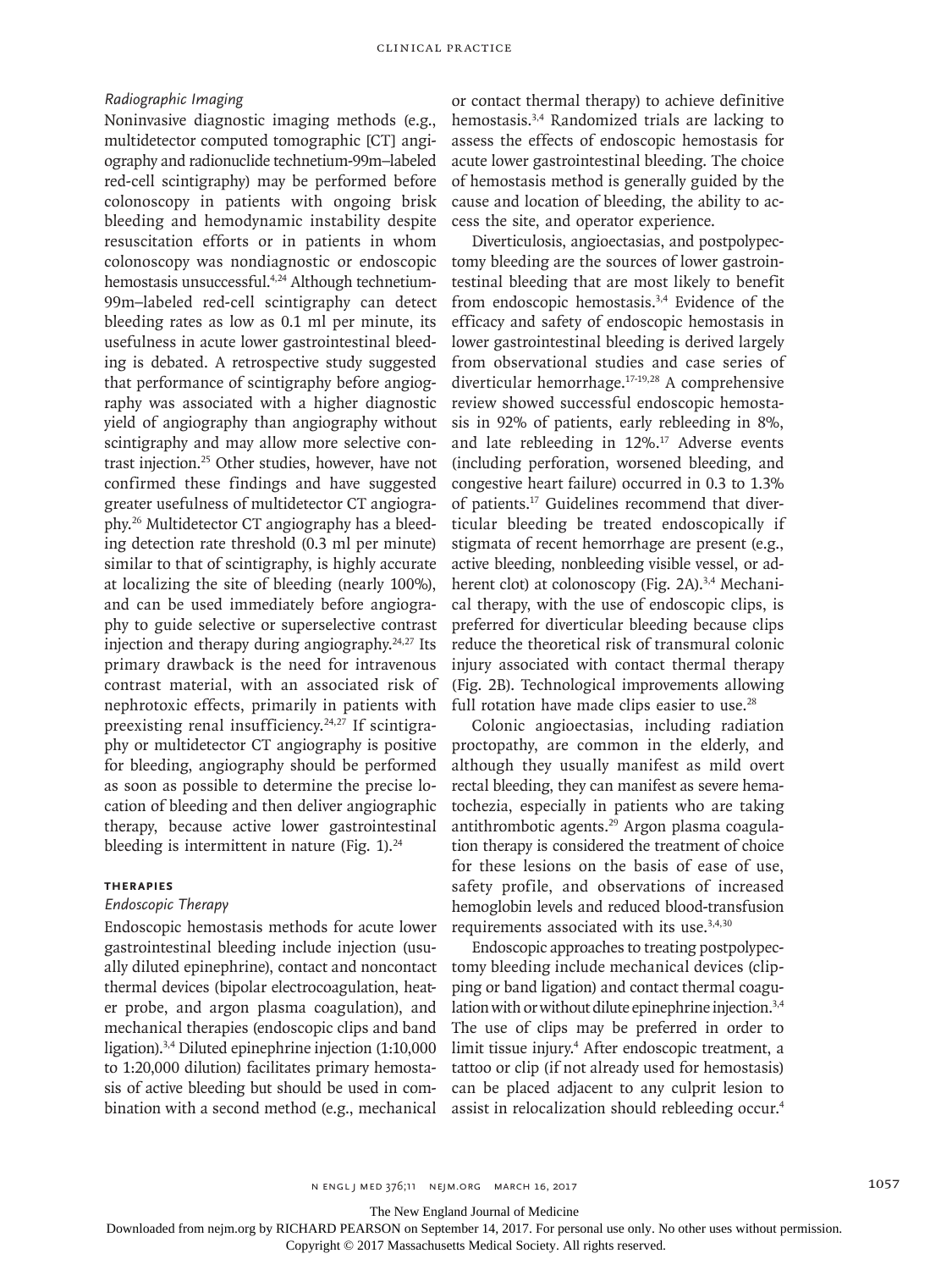#### **The NEW ENGLAND JOURNAL of MEDICINE**



In patients with evidence of recurrent lower testinal bleeding caused by ischemic colitis, gastrointestinal bleeding, repeat colonoscopy inflammatory ulcerative colitis, or colorectal (with endoscopic hemostasis, if indicated) neoplasms is generally not amenable to durable should be considered.3,4 Acute lower gastroin-endoscopic hemostasis and is usually treated

The New England Journal of Medicine

Downloaded from nejm.org by RICHARD PEARSON on September 14, 2017. For personal use only. No other uses without permission.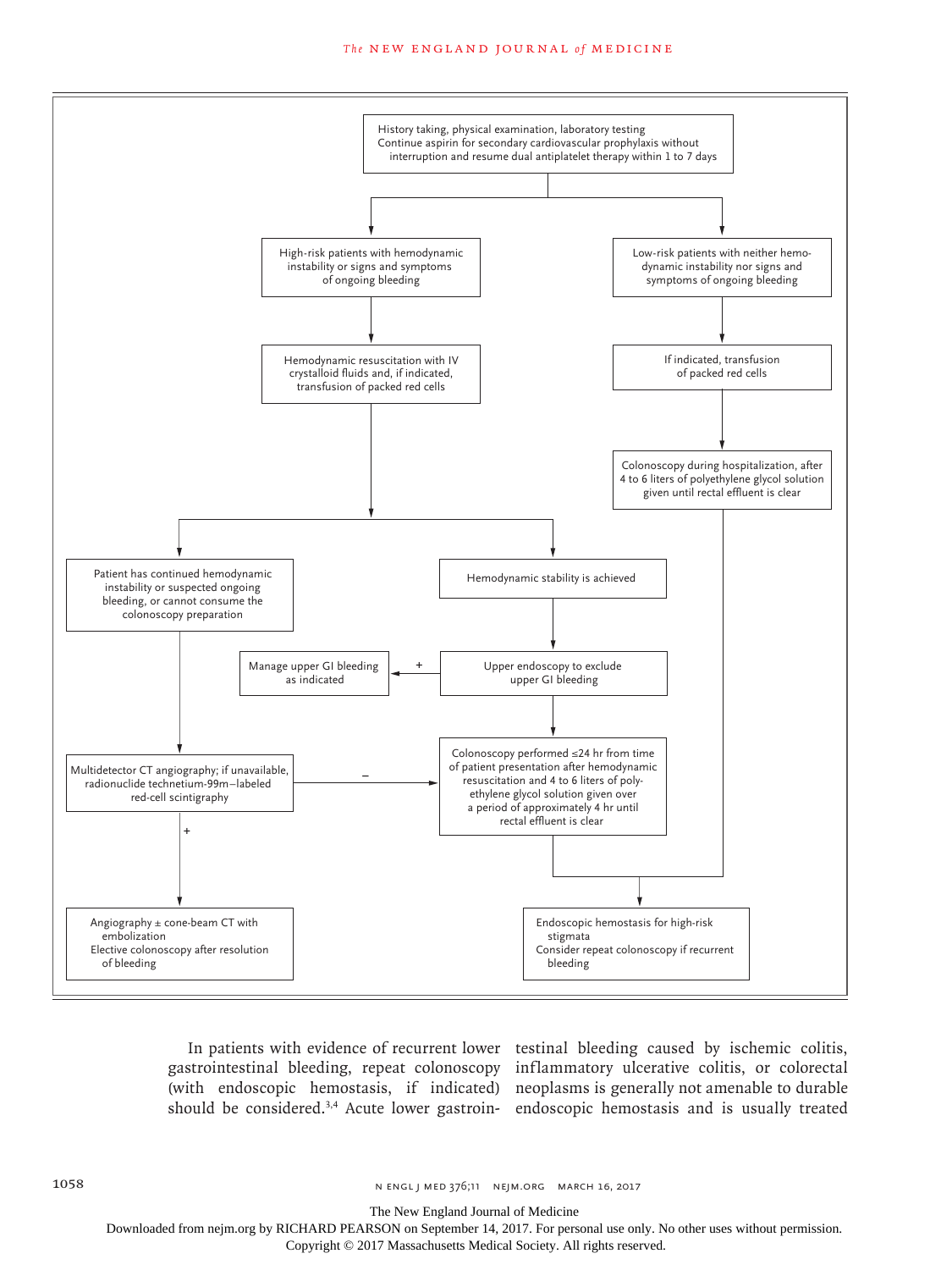#### **Figure 1 (facing page). Management Strategy for Acute Lower Gastrointestinal Bleeding.**

Aspirin used for primary cardiovascular prophylaxis should be avoided in patients with lower gastrointestinal bleeding. Aspirin used for secondary cardiovascular prophylaxis should be continued without interruption. The second, nonaspirin agent in dual antiplatelet therapy should be stopped temporarily, with resumption 1 to 7 days after the cessation of bleeding. Dual antiplatelet therapy should not be discontinued in the 30 days after coronary stenting or in the 90 days after an acute coronary syndrome. Risk factors associated with a poor outcome of lower gastrointestinal bleeding are listed in Table S1 in the Supplementary Appendix. Transfusion of packed red cells is recommended to maintain a hemoglobin level of more than 7 g per deciliter; consider a transfusion threshold of 9 g per deciliter in patients with clinically significant coexisting conditions (especially ischemic cardiovascular disease) or if a delay in intervention is expected. A nasogastric tube may be considered to facilitate colonoscopy preparation in patients who cannot consume the colonoscopy preparation solution and are at low risk for aspiration. A prokinetic antiemetic agent (e.g., metoclopramide) may also be considered, but the potential for associated adverse events (e.g., tardive dyskinesia) should be understood. A plus sign (+) indicates a positive test for bleeding, and a minus sign (−) indicates a negative test for bleeding. CT denotes computed tomography, GI gastrointestinal, and IV intravenous.

with supportive medical care, surgical care, or both.

#### *Angiography and Endovascular Therapy*

Angiography allows both bleeding-site localization (Fig. 3A) and therapeutic intervention. $24,31,32$ However, angiography may be negative if the bleeding is slow  $\left($ <0.5 ml per minute) or intermittent. Use of provocative angiography (e.g., involving heparin, nitroglycerin, urokinase, or tissue plasminogen activator) may increase the likelihood of identifying a bleeding site $33$  but confers a risk of uncontrolled bleeding, and therefore this procedure should be performed only at selected experienced centers.

The goal of selective transcatheter endovascular therapy is to decrease arterial perfusion to the bleeding site, which facilitates healing of the injured vessel. Microcatheters (1.9 to 3.0 French) enable superselective embolization of arteries less than 1 mm in diameter, with the use of microcoils (Fig. 3B), absorbable gelatin sponges,



Panel A shows active bleeding from a diverticulum, and Panel B shows postendoscopic clip placement leading to cessation of bleeding.

cyanoacrylate glue, or ethylene vinyl or polyvinyl distal arteries more than 1 mm in diameter or alcohol. Case series show high rates of successful embolization (no further contrast extravasation) in lower gastrointestinal bleeding (73 to 100%); rates of clinical success (cessation of bleeding) range from 63 to 96%, with rebleeding rates of 11 to 50%.<sup>24</sup> In the absence of studies that directly compare the various embolic agents, the choice of agent is usually based on operator discretion and availability. Angiography with transcatheter embolization carries a risk of bowel ischemia (incidence, 1 to 4%) and should be reserved for patients with brisk, ongoing bleeding that is not amenable to or not effectively treated by endoscopic management.<sup>24</sup> Risk factors for bowel ischemia include particle embolization, an inability for superselective catheterization to be performed, and embolization of

The New England Journal of Medicine

Downloaded from nejm.org by RICHARD PEARSON on September 14, 2017. For personal use only. No other uses without permission.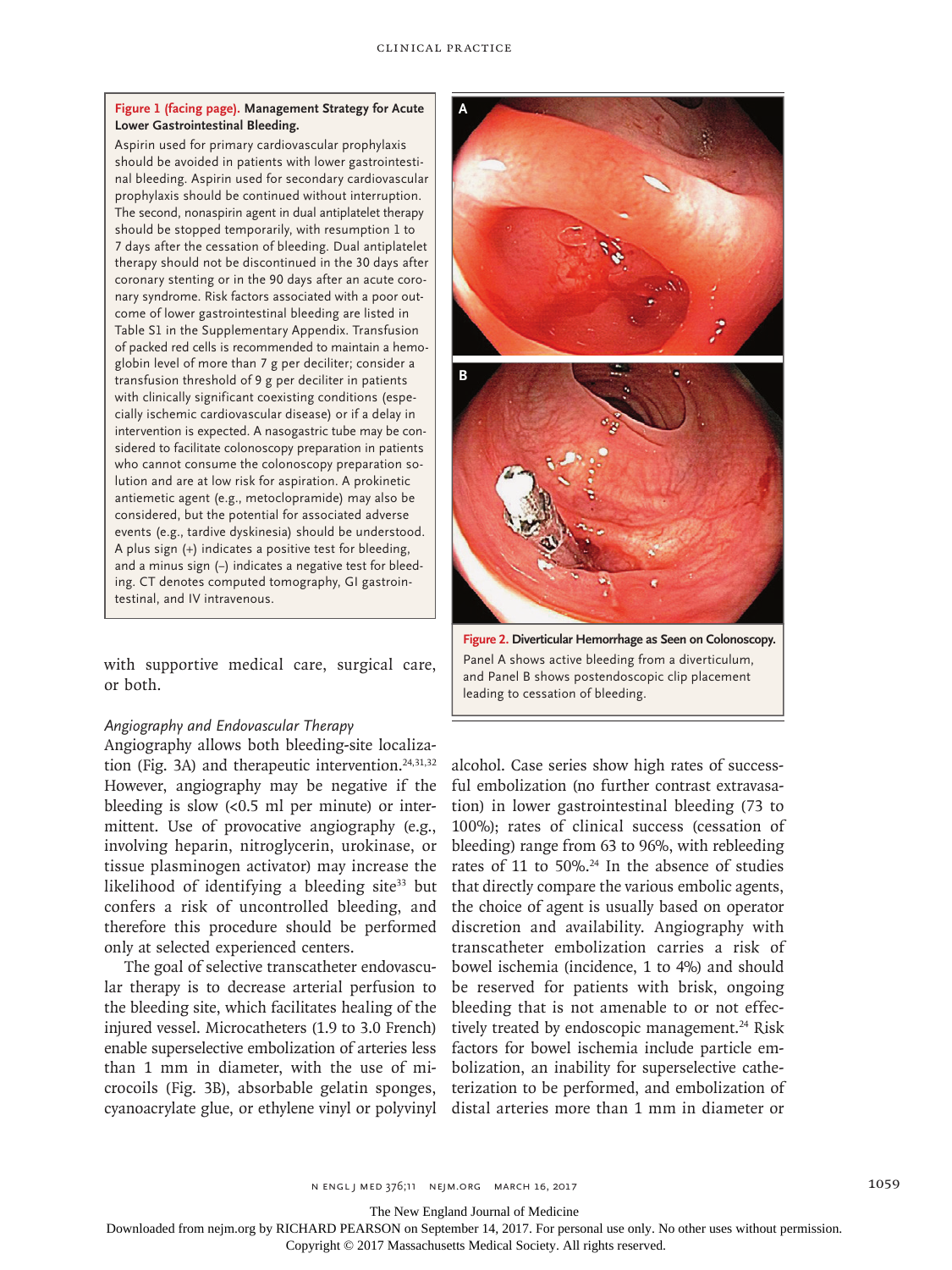

Panel A shows angiographic evidence of active bleeding from the right colon (the arrow points to the site of active bleeding). Panel B shows the cessation of bleeding after superselective microcoil embolization (the arrow points to a single coil). Images courtesy of Dr. Eli Atar, Diagnostic Imaging Department, Rabin Medical Center, Petah Tikva, Israel.

of arteries located proximal to the mesentery. (For details on procedures for the evaluation and treatment of acute lower gastrointestinal bleeding, see Table 2.)

#### *Surgery*

Surgical consultation is indicated in patients with ongoing lower gastrointestinal bleeding in whom endoscopic and radiographic treatment has failed.4 Localization of the bleeding lesion before surgical resection is critical to prevent the need for subtotal colectomy and to prevent recurrent bleeding after surgery, owing to a missed or incorrectly localized lesion. If the upper bowel and small bowel have been ruled out as the source of bleeding but the colonic location of bleeding cannot be identified, a subtotal colectomy may be appropriate. However, subtotal colectomy is associated with higher morbidity and mortality than segmental resection.<sup>34,35</sup>

## **Antiplatelet Agents and Acute Lower Gastrointestinal Bleeding**

Antiplatelet agents increase the risk of gastrointestinal bleeding; the risk of lower gastrointestinal bleeding is approximately three times that of upper gastrointestinal bleeding.36,37 Data on resuming aspirin in the context of gastrointestinal bleeding are derived almost exclusively from studies of peptic-ulcer bleeding. In a relatively small, randomized trial examining the continuation of low-dose aspirin after endoscopic therapy for peptic-ulcer bleeding among persons with known cardiovascular disease, the risk of death was significantly higher among those who discontinued aspirin than among those who continued; rates of rebleeding did not differ significantly between the groups.38 A retrospective cohort study involving patients with lower gastrointestinal bleeding showed that those who continued aspirin after the bleeding event had significantly higher rates of recurrent lower gastrointestinal bleeding over the ensuing 5 years than nonusers of aspirin (18.9% vs. 6.9%) but significantly lower rates of serious cardiovascular events and death.39 To minimize the risk of cardiovascular events, aspirin for secondary prophylaxis should not be interrupted in patients with acute lower gastrointestinal bleeding.<sup>4,39</sup> However, low-dose aspirin for primary prophylaxis has been shown to result in only a limited reduction in the absolute risk of serious cardiovascular events or death and should generally be avoided in persons with a history of lower gastrointestinal bleeding.40

Data are lacking to guide the care of patients who have a lower gastrointestinal bleeding event while receiving dual antiplatelet therapy.<sup>41</sup> Patients who have undergone stenting in the previous 30 days or who have had an acute coronary syndrome in the previous 90 days are at particularly

The New England Journal of Medicine

Downloaded from nejm.org by RICHARD PEARSON on September 14, 2017. For personal use only. No other uses without permission.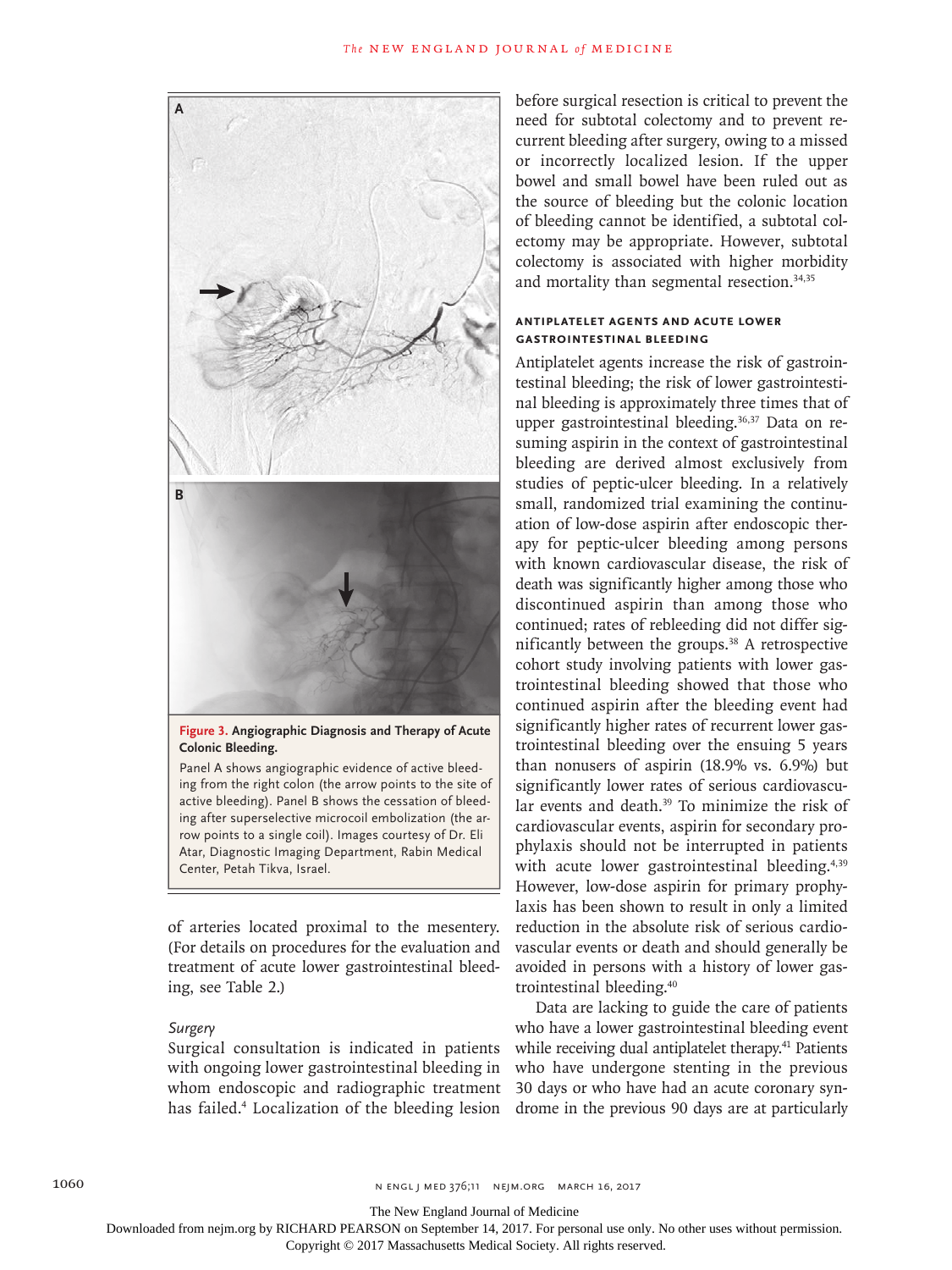| Table 2. Procedures for the Evaluation and Treatment of Acute Lower Gastrointestinal Bleeding.* |                                                                                                                                                                                                                                                                                                                    |                                                                                                                                                                                                                                                                                                |  |
|-------------------------------------------------------------------------------------------------|--------------------------------------------------------------------------------------------------------------------------------------------------------------------------------------------------------------------------------------------------------------------------------------------------------------------|------------------------------------------------------------------------------------------------------------------------------------------------------------------------------------------------------------------------------------------------------------------------------------------------|--|
| Procedure                                                                                       | Advantages                                                                                                                                                                                                                                                                                                         | <b>Disadvantages</b>                                                                                                                                                                                                                                                                           |  |
| Diagnostic and therapeutic                                                                      |                                                                                                                                                                                                                                                                                                                    |                                                                                                                                                                                                                                                                                                |  |
| Colonoscopy                                                                                     | Excellent safety profile; high diagnostic and thera-<br>peutic yield, so can provide a definitive diagnosis<br>even if active bleeding has stopped <sup>+</sup>                                                                                                                                                    | Large-volume, rapid preparation of the colon required<br>before the procedure                                                                                                                                                                                                                  |  |
| Angiography                                                                                     | Appropriate for patients with brisk bleeding whose<br>condition cannot be hemodynamically stabilized<br>for colonoscopy or those who have ongoing or re-<br>current brisk bleeding after colonoscopy; diagno-<br>sis can be made and treatment can be implement-<br>ed for any source of gastrointestinal bleeding | Relies on brisk, active bleeding at the time of the ex-<br>amination; higher rate of adverse events than that<br>with colonoscopy; diagnosis often must be con-<br>firmed with colonoscopy                                                                                                     |  |
| Diagnostic only                                                                                 |                                                                                                                                                                                                                                                                                                                    |                                                                                                                                                                                                                                                                                                |  |
| Multidetector CT angiography                                                                    | Sensitive to low rates of active bleeding; highly accu-<br>rate in localizing the bleeding source; provides<br>an anatomical "roadmap" for therapeutic inter-<br>ventions; widely available                                                                                                                        | Relies on active bleeding at the time of the examina-<br>tion; diagnostic only, not therapeutic; involves<br>exposure to intravenous contrast agent, which<br>may pose a particular risk to patients with existing<br>chronic renal insufficiency                                              |  |
| Radionuclide scintigraphy                                                                       | Sensitive to low rates of active bleeding; may improve<br>the diagnostic yield of angiography and guide<br>selective contrast injection                                                                                                                                                                            | Relies on active bleeding at the time of the examina-<br>tion; not as widely available as multidetector CT<br>angiography; less accurate in localizing the bleed-<br>ing source than other diagnostic methods; diag-<br>nostic only, not therapeutic; may delay therapeu-<br>tic interventions |  |

\* CT denotes computed tomography.

† Because a finding of major stigmata of hemorrhage on a single diverticulum at the time of colonoscopy is uncommon, the diagnosis of diverticular bleeding is often considered presumptive rather than definitive. The diagnosis of presumptive diverticular bleeding requires only the presence of colonic diverticula, with no other obvious endoscopic cause of lower gastrointestinal bleeding identified.

high risk for myocardial infarction and death after discontinuation of dual antiplatelet therapy and thus are generally advised to continue taking both medications.<sup>42</sup> In patients who underwent coronary stenting or had a coronary syndrome less recently, discontinuation of the second antiplatelet agent is recommended for 1 to 7 days, because discontinuation of the second, nonaspirin antiplatelet agent appears to be associated with relatively low risk as long as aspirin therapy is not interrupted.43

## Areas of Uncertainty

Randomized trials are needed to better delineate the most effective timing of colonoscopy, the role of colonoscopy versus radiography as the initial diagnostic method, the choice among radiographic imaging studies, and the efficacy and safety of endoscopic hemostasis treatments (including topical powders, band ligation, over-thescope clips, and Doppler ultrasonography as an adjunct to endoscopic hemostasis) in lower gastrointestinal bleeding.44-47 The efficacy of conebeam CT technology as an adjunctive diagnostic method in selective angiography and the embolic agent of choice in endovascular therapy are unclear.48 In addition, better risk-stratification tools are needed to improve the triage of patients with lower gastrointestinal bleeding.

#### Guidelines

Guidelines for the evaluation and management of acute lower gastrointestinal bleeding and severe hematochezia have been published by U.S. professional societies of gastroenterologists and radiologists.3,4,24 The recommendations in this article are generally concordant with these guidelines.

## Conclusions a nd Recommendations

Diverticular hemorrhage is the most likely cause of the acute lower gastrointestinal bleeding in the patient described in the vignette. This patient

The New England Journal of Medicine

Downloaded from nejm.org by RICHARD PEARSON on September 14, 2017. For personal use only. No other uses without permission.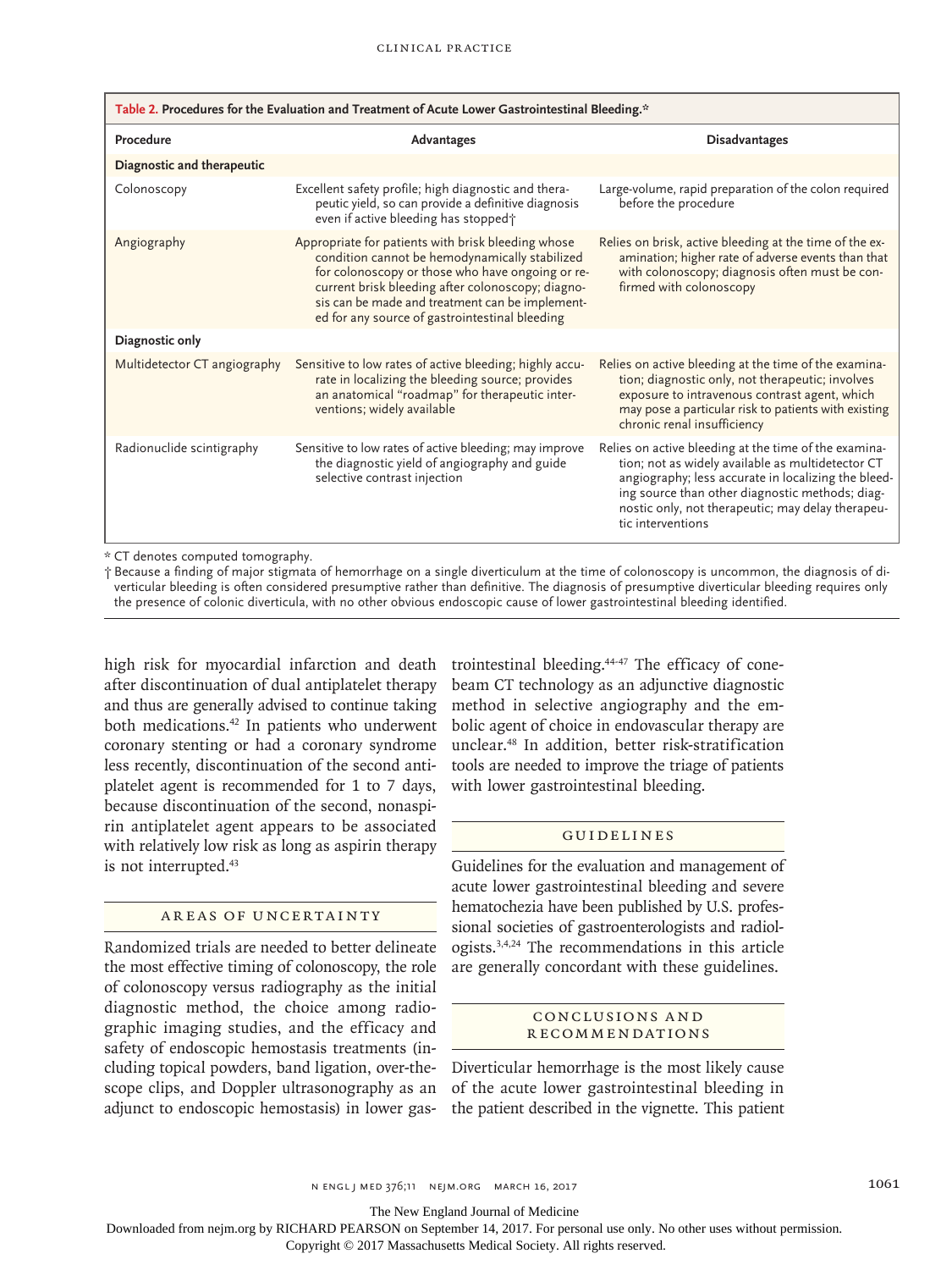is at increased risk for a poor outcome owing to her advanced age, coexisting conditions, hemodynamic instability at presentation, fresh blood on rectal examination, and use of dual antiplatelet therapy. Volume resuscitation with crystalloid fluids should be initiated immediately. The hemoglobin level should be reevaluated after hemodynamic resuscitation to assess the need for transfusion. If hemodynamic stability is achieved, the patient should undergo colonoscopy within 24 hours after presentation, after adequate colon preparation. Given her initial hemodynamic instability and use of dual antiplatelet therapy, upper endoscopy should be performed immediately before colonoscopy to rule out an upper gastrointestinal source of bleeding. Endoscopic hemostasis therapy may be applied if a definitive bleeding lesion is identified. If the patient has ongoing bleeding or an inadequate hemodynamic response to fluid resuscitation and cannot undergo colonoscopy, we would perform radiographic evaluation, initially using multidetector CT angiography and then angiography and embolization if indicated. Her low-dose aspirin should be continued without interruption. Because the patient's coronary stent was placed more than 30 days ago, we would stop clopidogrel temporarily and resume its use 1 to 7 days after the cessation of bleeding.

Dr. Gralnek reports receiving fees for serving on an advisory board from MOTUS GI, receiving consulting fees from Endo-Choice, MOTUS GI, and GI-View, receiving honoraria from Endo-Choice, MOTUS GI, Boston Scientific, Takeda Pharmaceuticals, and GI-View, receiving grant support from MOTUS GI and Endo-Aid, receiving an endoscopy workstation from EndoChoice, serving as an unpaid consultant to EndoAid, and serving on a data and safety monitoring board for Intec Pharma. No other potential conflict of interest relevant to this article was reported.

Disclosure forms provided by the authors are available with the full text of this article at NEJM.org.

#### **References**

**1.** Peery AF, Crockett SD, Barritt AS, et al. Burden of gastrointestinal, liver, and pancreatic diseases in the United States. Gastroenterology 2015;149(7):1731-1741.e3.

**2.** Strate LL, Ayanian JZ, Kotler G, Syngal S. Risk factors for mortality in lower intestinal bleeding. Clin Gastroenterol Hepatol 2008;6:1004-10.

**3.** Pasha SF, Shergill A, Acosta RD, et al. The role of endoscopy in the patient with lower GI bleeding. Gastrointest Endosc 2014;79:875-85.

**4.** Strate LL, Gralnek IM. ACG clinical guideline: management of patients with acute lower gastrointestinal bleeding. Am J Gastroenterol 2016;111:459-74.

**5.** Newman J, Fitzgerald JE, Gupta S, von Roon AC, Sigurdsson HH, Allen-Mersh TG. Outcome predictors in acute surgical admissions for lower gastrointestinal bleeding. Colorectal Dis 2012;14:1020-6.

**6.** Srygley FD, Gerardo CJ, Tran T, Fisher DA. Does this patient have a severe upper gastrointestinal bleed? JAMA 2012;307: 1072-9.

**7.** Aoki T, Nagata N, Shimbo T, et al. Development and validation of a risk scoring system for severe acute lower gastrointestinal bleeding. Clin Gastroenterol Hepatol 2016;14(11):1562-1570.e2.

**8.** Kollef MH, O'Brien JD, Zuckerman GR, Shannon W. BLEED: a classification tool to predict outcomes in patients with acute upper and lower gastrointestinal hemorrhage. Crit Care Med 1997;25:1125- 32.

**9.** Das A, Ben-Menachem T, Cooper GS, et al. Prediction of outcome in acute lowergastrointestinal haemorrhage based on an artificial neural network: internal and external validation of a predictive model. Lancet 2003;362:1261-6.

**10.** Strate LL, Orav EJ, Syngal S. Early predictors of severity in acute lower intestinal tract bleeding. Arch Intern Med 2003; 163:838-43.

**11.** Strate LL, Saltzman JR, Ookubo R, Mutinga ML, Syngal S. Validation of a clinical prediction rule for severe acute lower intestinal bleeding. Am J Gastroenterol 2005;100:1821-7.

**12.** Velayos FS, Williamson A, Sousa KH, et al. Early predictors of severe lower gastrointestinal bleeding and adverse outcomes: a prospective study. Clin Gastroenterol Hepatol 2004;2:485-90.

**13.** Baradarian R, Ramdhaney S, Chapalamadugu R, et al. Early intensive resuscitation of patients with upper gastrointestinal bleeding decreases mortality. Am J Gastroenterol 2004;99:619-22.

**14.** Gralnek IM, Dumonceau JM, Kuipers EJ, et al. Diagnosis and management of nonvariceal upper gastrointestinal hemorrhage: European Society of Gastrointestinal Endoscopy (ESGE) guideline. Endoscopy 2015;47:a1-a46.

**15.** Villanueva C, Colomo A, Bosch A. Transfusion for acute upper gastrointestinal bleeding. N Engl J Med 2013;368: 1362-3.

**16.** Wang J, Bao YX, Bai M, Zhang YG, Xu WD, Qi XS. Restrictive vs liberal transfusion for upper gastrointestinal bleeding: a meta-analysis of randomized controlled trials. World J Gastroenterol 2013;19: 6919-27.

colonoscopy and radiological procedures in the management of acute lower intestinal bleeding. Clin Gastroenterol Hepatol 2010;8:333-43.

**18.** Jensen DM, Machicado GA. Diagnosis and treatment of severe hematochezia: the role of urgent colonoscopy after purge. Gastroenterology 1988;95:1569-74.

**19.** Jensen DM, Machicado GA, Jutabha R, Kovacs TOG. Urgent colonoscopy for the diagnosis and treatment of severe diverticular hemorrhage. N Engl J Med 2000; 342:78-82.

**20.** Strate LL, Syngal S. Timing of colonoscopy: impact on length of hospital stay in patients with acute lower intestinal bleeding. Am J Gastroenterol 2003;98:317- 22.

**21.** Green BT, Rockey DC, Portwood G, et al. Urgent colonoscopy for evaluation and management of acute lower gastrointestinal hemorrhage: a randomized controlled trial. Am J Gastroenterol 2005;100: 2395-402.

**22.** Laine L, Shah A. Randomized trial of urgent vs. elective colonoscopy in patients hospitalized with lower GI bleeding. Am J Gastroenterol 2010;105:2636-42.

**23.** Lhewa DY, Strate LL. Pros and cons of colonoscopy in management of acute lower gastrointestinal bleeding. World J Gastroenterol 2012;18:1185-90.

**24.** American College of Radiology (ACR) Appropriateness Criteria: radiologic management of lower gastrointestinal tract bleeding (updated 2014) (https://acsearch .acr.org/docs/69457/Narrative/).

**17.** Strate LL, Naumann CR. The role of Metz C. Scintigraphic screening prior to **25.** Gunderman R, Leef J, Ong K, Reba R,

1062 **n ENGL | MED 376;11 NEIM.ORG MARCH 16, 2017** 

The New England Journal of Medicine

Downloaded from nejm.org by RICHARD PEARSON on September 14, 2017. For personal use only. No other uses without permission.